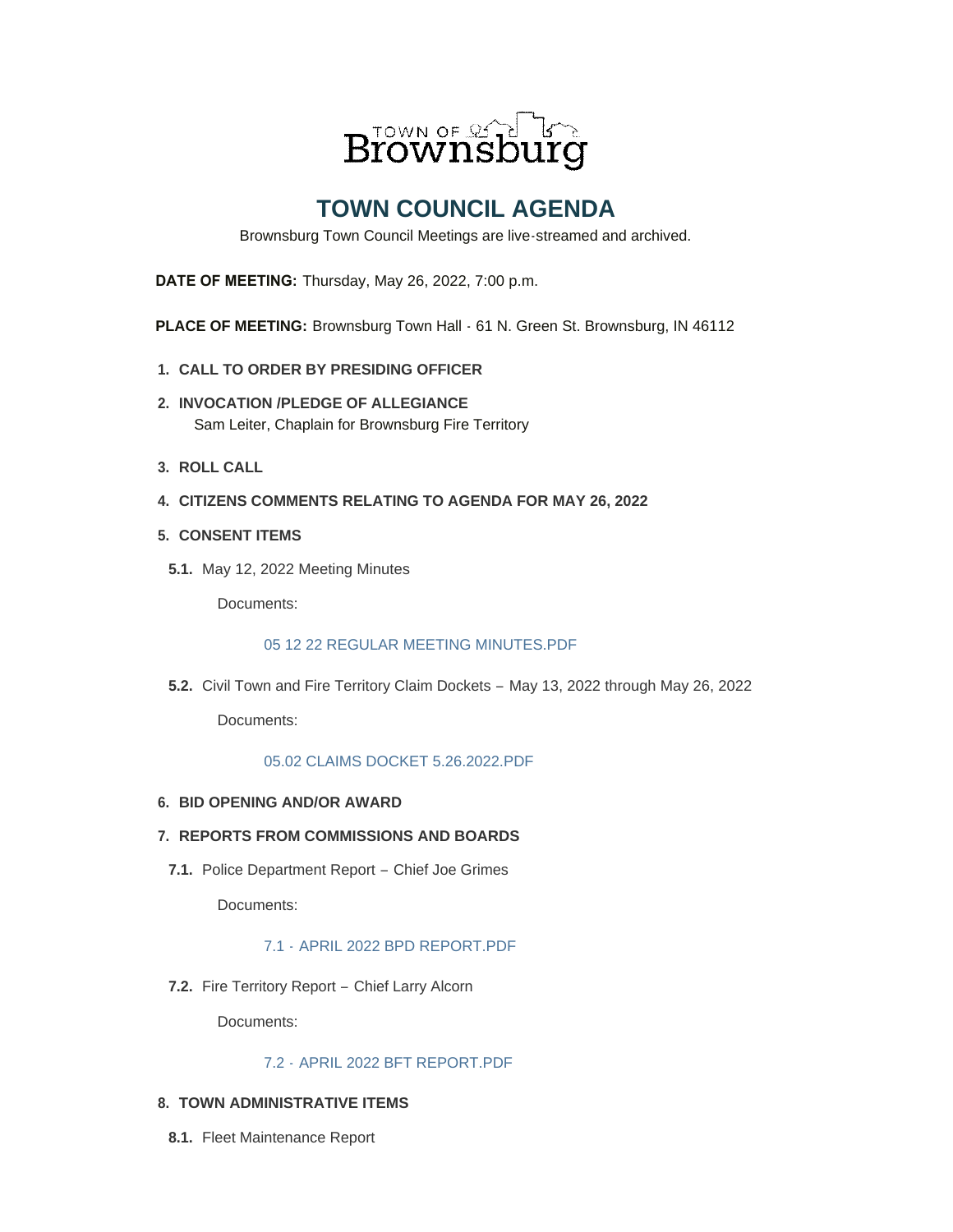Documents:

#### [FLEET MAINTENANCE COUNCIL REPORT 1ST 2022.PDF](https://www.brownsburg.org/AgendaCenter/ViewFile/Item/413?fileID=4532)

8.2. Annual Town Update for 2021 - Deb Cook, Town Manager

Documents:

#### [TOWN OF BROWNSBURG ANNUAL REPORT 2021-WEB.PDF](https://www.brownsburg.org/AgendaCenter/ViewFile/Item/316?fileID=4534)

# **PREVIOUSLY CONSIDERED ITEMS 9.**

**9.1.** Resolution #2022-17C - A Resolution of the Town Council of the Town of Brownsburg, Hendricks County, Indiana Setting Forth Final Action in Determining that the Qualifications for an Economic Revitalization Area have been met and Confirming Resolution #2022-17 for the Real Property Located Generally at US 136 & W Northfield Drive (Building 1) (Parcel ID#: 32-07-04-400-004.000-016) by Northfield Drive West, LLC – Advertised Public Hearing – (Ethan Pierce)

Documents:

# [9.1 RES 2022-17C NORTHFIED DR WEST LLC RP TA BUILDING 1 -](https://www.brownsburg.org/AgendaCenter/ViewFile/Item/473?fileID=4535) ALL DOCS.PDF

**9.2.** Resolution #2022-18C  $\cdot$  A Resolution of the Town Council of the Town of Brownsburg, Hendricks County, Indiana Setting Forth Final Action in Determining that the Qualifications for an Economic Revitalization Area have been met and Confirming Resolution #2022-18 for the Real Property Located Generally at US 136 & W Northfield Drive (Building 2) (Parcel ID#: 32-07-04-400-004.000-016) by Northfield Drive West, LLC – Advertised Public Hearing – (Ethan Pierce)

Documents:

#### [9.2 RES 2022-18C NORTHFIED DR WEST LLC RP TA BUILDING 2 -](https://www.brownsburg.org/AgendaCenter/ViewFile/Item/474?fileID=4536) ALL DOCS.PDF

## 10. NEW FOR CONSIDERATION

**10.1.** Ordinance #2022-11 - An Ordinance of the Town Council of the Town of Brownsburg, Indiana Amending Title XV, Chapter 152 of the Brownsburg Town Code Relating to the Flood Hazard Areas – Proposed 1st Reading (Shawn Pabst)

Documents:

#### [10.01 ORDINANCE 2022-11 FLOOD HAZARD ORDINANCE V.2.PDF](https://www.brownsburg.org/AgendaCenter/ViewFile/Item/480?fileID=4545)

10.2. Resolution #2022-21 – A Resolution Regarding the Disposal of Surplus Property – (Shawn Pabst)

Documents:

#### [10.02 RESOLUTION 2022-21 SURPLUS-ALL DEPARTMENTS.PDF](https://www.brownsburg.org/AgendaCenter/ViewFile/Item/481?fileID=4542)

#### **TOWN MANAGER ITEMS 11.**

11.1. Fee Waiver Request for Sewer and Water Connection Fees from Brownsburg Community School Corporation. (Debbie Cook)